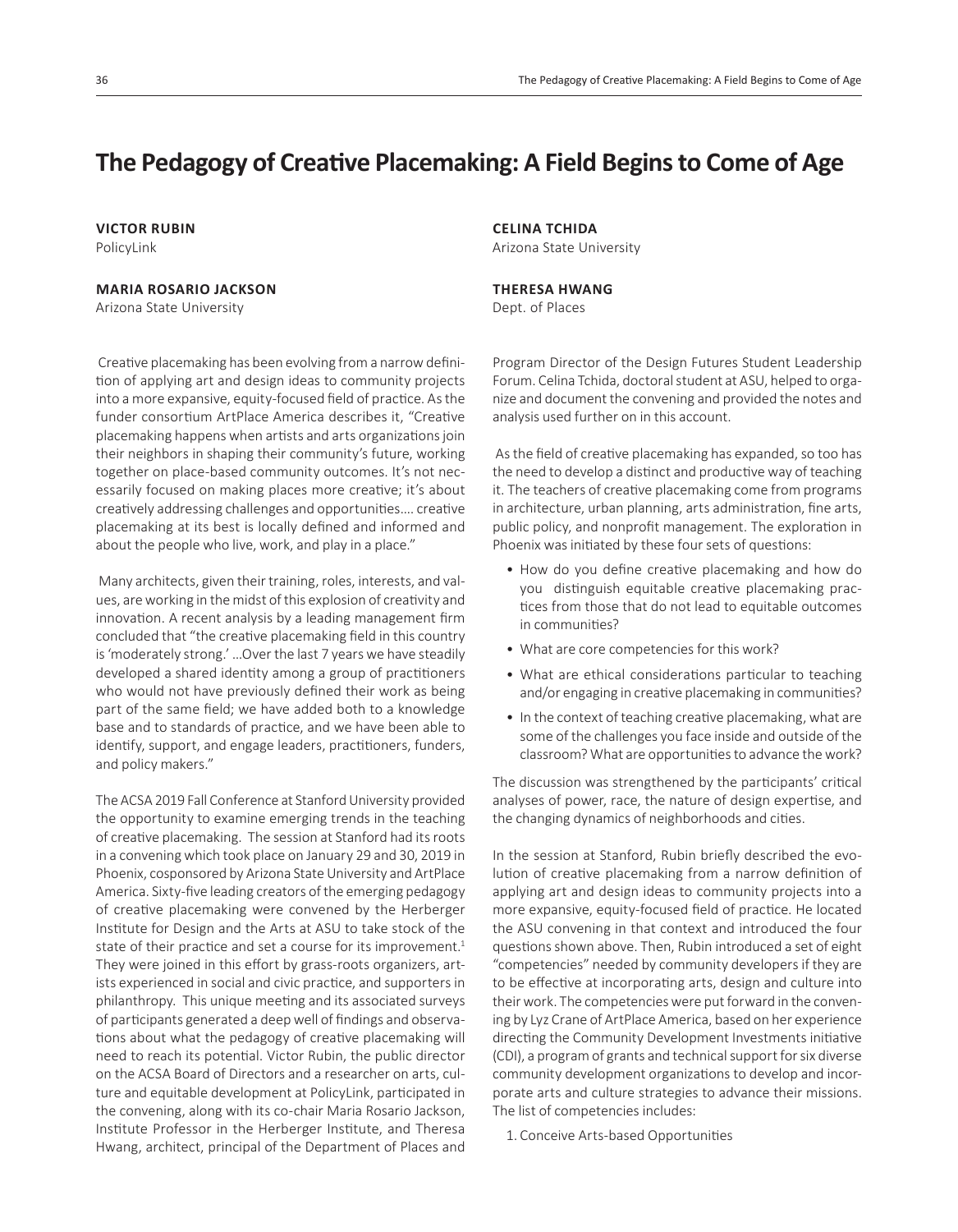- 2. Understand and Map Cultural Fabric of Community
- 3. Align Internal Assets
- 4. Secure External Capital
- 5. Realize Partnerships
- 6. Facilitate Community Processes
- 7. Learn and Iterate
- 8. Communicate

Rubin, who has been documenting the CDI process since  $2015$ ,<sup>2</sup> noted that these are qualities which would be highly relevant for architects participating in these kinds of endeavors. They reflect a body of knowledge and set of skills by which the contributions of designers can be grounded in local identity and interactive with community interests, and more likely to raise the resources and build the partnerships necessary to see complex projects through to completion.

The CDI process unleashed a wave of creativity among the community developers as they connected with local artists, and Rubin described one such activity undertaken in Anchorage, Alaska by the Cook Inlet Housing Authority, a tribal housing organization, with local artists Becky Kendall and Enzina Marrari. "Mime Spenard" transformed the public spaces of this neighborhood during a disruptive, fragmenting period of road reconstruction into an engaging, uplifting summer-long sequence of community-building actions and artistic projects punctuated by the unexpected appearances of an evergrowing array of professional and volunteer mimes. Not your conventional citizen engagement process! Outcomes included

- Reframing how public art can happen within the Municipality
- Increasing cross sector partnerships
- Maintaining the identity of Spenard
- Increasing opportunities for artists

The six CDI local grants generated scores of projects in architecture and interior design, visual arts, performing arts, storytelling, historical studies, and other forms of expression. Each was tied to a larger strategy for preserving or uncovering community identity, supporting neighborhood revitalization, promoting health equity and positive youth development. They arose from indigenous, African American, Latinx, and Asian American cultures in rural and urban communities.

The remainder of this proceedings is comprised of a partial record, compiled by Celina Tchida of the Studio for Creativity, Place and Equitable Communities at ASU, which reflects key themes of that convening in Phoenix, including the remarks of faculty members and community leaders and summaries of small group discussions.

#### **INTERVIEW WITH DEAN STEVEN TEPPER AND DEAN**

#### **JONATHAN KOPPEL**

Steven Tepper, Dean of the Herberger Institute for Design and the Arts (HIDA) and Jonathan Koppel, Dean of the Watts College of Public Service and Community Solutions were interviewed by Dr. Maria Rosario Jackson. Dr. Jackson asked the deans about the challenges and opportunities inherent in committing to integrating creative placemaking into their respective curricula.

Questions the deans raise in thinking about change in academia

- Is it a course? Can you find room in your curriculum, what are you going to give up? Can it be done as a unit of content into multiple courses? How much do you have to be exposed to do it responsibly?
- None of that is even worth pursuing if you don't have a story to tell about why you think it's important. In order to convince students OR faculty. What is the value added? Why do the extra work to incorporate?
- It can't live with a single faculty member and more importantly it cannot just be driven by deans. How do a set of practices become part of how faculty are thinking? The distinctiveness is that success is ability to sustain  $-$  it has to have its own weight, but it has to be owned across sectors/industries/disciplines.
- Who's waking up thinking, that's their job? Sometimes you need someone from a neutral or multiply affiliated position to be able to work and knit and connect. That was the vision for the Institute Professors at HIDA.

Industry standards have to change

• What we aspire to is different from what people are on the hook for professionally. In CD it's usually blunt measures of economic development that are celebrated. With CP it leads to things like agency, stewardship, restoration of things that have been stripped away, CD is not on the hook for that. How does an institution think about affecting industry standards?

Rewards and recognition

- Teaching CP and institutional culture shift requires more time and more effort and without the same "impact" as traditional faculty responsibilities so how will you reward and provide recognition to enable this?
- Institutions don't leverage recognition tools enough. For tenure, we often perceive it as a system outside of our control. But we make decisions about who we are soliciting ideas from. How is the work documented? Tenure is identifying peers saying the work they did is important. How do you make CP work legible and understood as valuable?
- The promotion and tenure process is owned by faculty. If the promotion and tenure criteria say XYZ, you are constrained. Faculty need to reexamine how we evaluate that. Most promotion and tenure processes rely on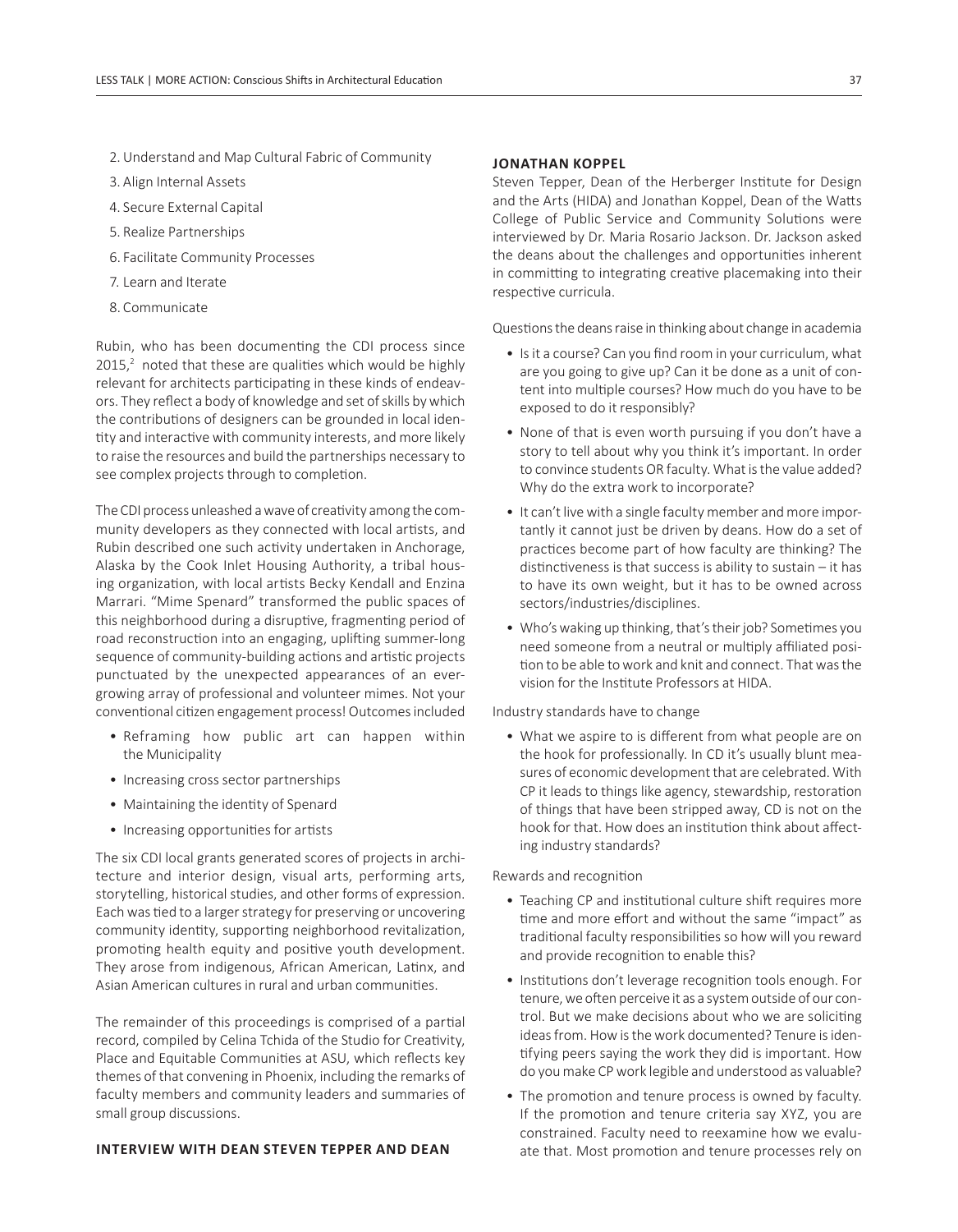set standards of impact; we use citations. How might stories about community impact count? You have to make explicit the connection between teaching, research, etc. Part of the question is 'how do you make sure that what you're doing is rooted in scholarship and produces outcomes that can be measured?'

Role of the research university

- What does knowledge constructed in an academic way do for you? Part of what higher education can do and does  $do$  – is get past the anecdotal and experiential to create something generalizable that the student can draw from. That's the point of having a field. Extrapolated knowledge that can be imported in different contexts. How do you import general knowledge into specific circumstance? That has to be part of pedagogy.
- If a university is a partner it's important to think of the community as Co-PI, not just the subject for study. There has to be openness about a joint process. The work has to be about discovery just as much as product.

## **EXPLORATION ONE: CORE COMPETENCIES**

In this session, panelists drew from their diverse experiences and put forward their best thinking about core competencies for equitable creative placemaking. The following are core competencies put forth by Dr. Maria Rosario Jackson, Arizona State University.<sup>3</sup>

- Historic Equity and Power Analysis: the conditions of a community are the result of these dynamics over time
- Critique of Conventional Community Development Planning and Related Approaches
- Expansive Lens for Arts, Culture and Design: definition must go beyond only professional arts, art as product and art consumption
- Understanding of the Alignment and Effectiveness of Specific Arts and Cultural Practices in Relation to Community Development and Related Goals
- Dexterity Across Diverse Siloes of Policy and Practice
- Asset-based Approach to Community: important premise but MUST also be critiqued so as not to have a naïve or reductionist understanding of complex historic power dynamics. Notion of trauma-informed work is useful for this. Some communities have complicated relationships to place.
- Resident Activation, Co-production and Co-creation: supporting the agency of people in place is central to this work as is recognizing the systemic sources that preclude agency (often can be generational); "co-production" has to be interrogated for ethical practice.
- Knowledge of Resources to Sustain Creative Placemaking
- Evaluation and Communication: important, but difficult because it is cross-disciplines and some of the things that

creative placemaking contributes to are not yet the things that community developers and planners most commonly view as metrics or markers for success

- Identifying, Codifying and Making Work Visible
- Institutional Systems Change and Accountability: Identification of Leverage Points and Disruption of Industry Standards, as needed
- Building a Culture of Creativity and Risk Taking

Following presentations, small groups of about 8 people were asked to identify and discuss the 7-10 core competencies that they feel are most important, consider the parameters of an introductory creative placemaking experience in college or university and also the kinds of course work that should follow an introductory experience. This is a compilation of thoughts from the small groups:

- Place
	- 0 A course that covers who was here first, what a local community has looked like throughout history up to today—something that helps students see themselves (often) as ethical visitors in their collegiate communities.
	- o We must teach about the policies that have and still are shaping public and private spaces, communities,  $etc.$  – the social, cultural, racial and political history.
- Self-Assessment
	- 0 What you bring to the table
	- 0 Your biases
	- o Where you can stand in your expertise and where you need to fall back
- What Arts and Culture Includes
	- 0 An expansive, decolonized interpretation of the arts is necessary
- Equitable Community Planning and Development
- Analysis of Systems of Power
	- 0 Understanding how power is built and power dynamics within communities  $-$  critique of power in place and power analysis (thinking about systems)
	- 0 Cross sector collaborations/working within complex systems
	- o How we relate to where/who we are at a specific table
- Entering Communities and Partnership
	- o Understanding questions that need to be asked, appetite for discovery and understanding of product vs. process
	- 0 Asset–based approach/value of local knowledge
	- 0 Understanding how to create community trust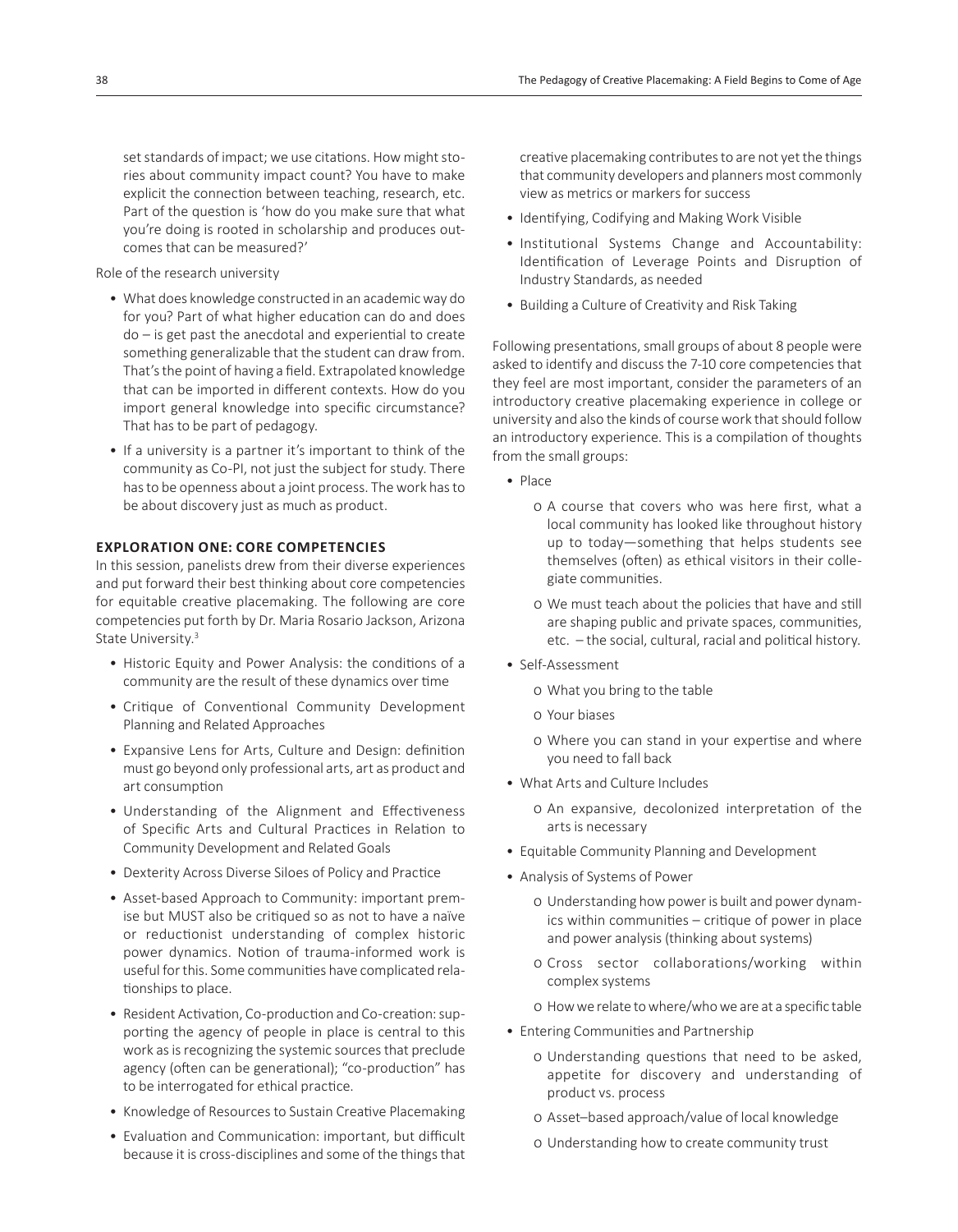- o Critical thinking skills
- $\circ$  Collaboration and relationship building the ethics of engagement
- o Facilitation training
- 0 Code switching
- 0 Sustainability, resources, funding
- 0 Understanding ladders of engagement. From engagement to empowerment.
- Issues to consider when creating a course
	- o What education has to happen for the faculty?
	- 0 We need to be considering faculty as the students in this case, because we're finding that there aren't enough people in academia identifying themselves as doing this work.
	- o There should be some consideration to who is being taught and how. What level of students? Masters or bachelors? Other?
	- o Where are the practitioners/those who don't want to get a degree or certificate?
	- $\circ$  Local artists where do they fit?
	- 0 Understand who an artist is/how are people defining their work

Instruction Design and Designers

- Who is most qualified to design a course? Community members? Artists doing work? Other?
- Co-authorship, co-curation, and co-creation should be considered as should equity of validation and credentialization that can create barriers and reinforce inequity. How do we share power – with students and with community? Can we fit this into continuing education and more practice-based institutions?
- Sovereignty, especially in some communities, is a fundamental issue as well.
- Center indigenous, black, women of color, queer, explicitly de-centered whiteness, collective identities -multiplicity
- At times, faculty must know how to step back and facilitate contribution of expertise of others

Types of Resources and Structure of class

- Case Studies
- Archival material
- Stories/storytelling
- Readings
- Guest speakers

#### **EXPLORATION TWO: INSTITUTIONS AND**

#### **COMMUNITIES**

Faculty members Wanda Dalla Costa (Architecture, ASU), Dr. Barbara Brown Wilson (Urban Planning, University of Virginia), Dr. Andrew Zitcer (Arts Administration, Drexel University), and Dr. Maribel Alvarez (Folklore and Anthropology, University of Arizona) presented learnings, values and principles they have taken from their respective work. This is a compilation of takeaways from these presentations.

The work should be…

- Experiential, communal, holistic
- Place-based
- Process-based process over product
- Driven by the people who are most impacted (community sets the table)

It is important to…

- Understand the deep history to understand the realities of place
- Reorganize power
- Question the assumption that engagement by the university is always good
- Flip the analytical gaze on universities/institutions
- Draw from a trauma-informed care perspective
- Budget equitably, not just make promises of benefit to community
- Play the role of the "rear guard," facilitating from behind and not center the university (but know this can be difficult with funders and institutions)
- Check in and having an ongoing dialogue about the partnership-- it's a lot for the community to be invested in doing these for the long-haul.
- Under-promise and over-deliver
- To incorporate students, the work has to be highly modular, and goals need to be structured in a sustainable method for the framework of the project... Build a structure that communities can trust will remain in place, with staff and faculty being more consistent, allowing students to migrate through the program
- Re-center and de-center critical conversations so that community members become the new partners in creating and envisioning new futures.

#### Consider…

- The neighborhood may not want us as much as we want to help them
- Industry standards create tension between creative placemaking and established learning objectives in arts management programs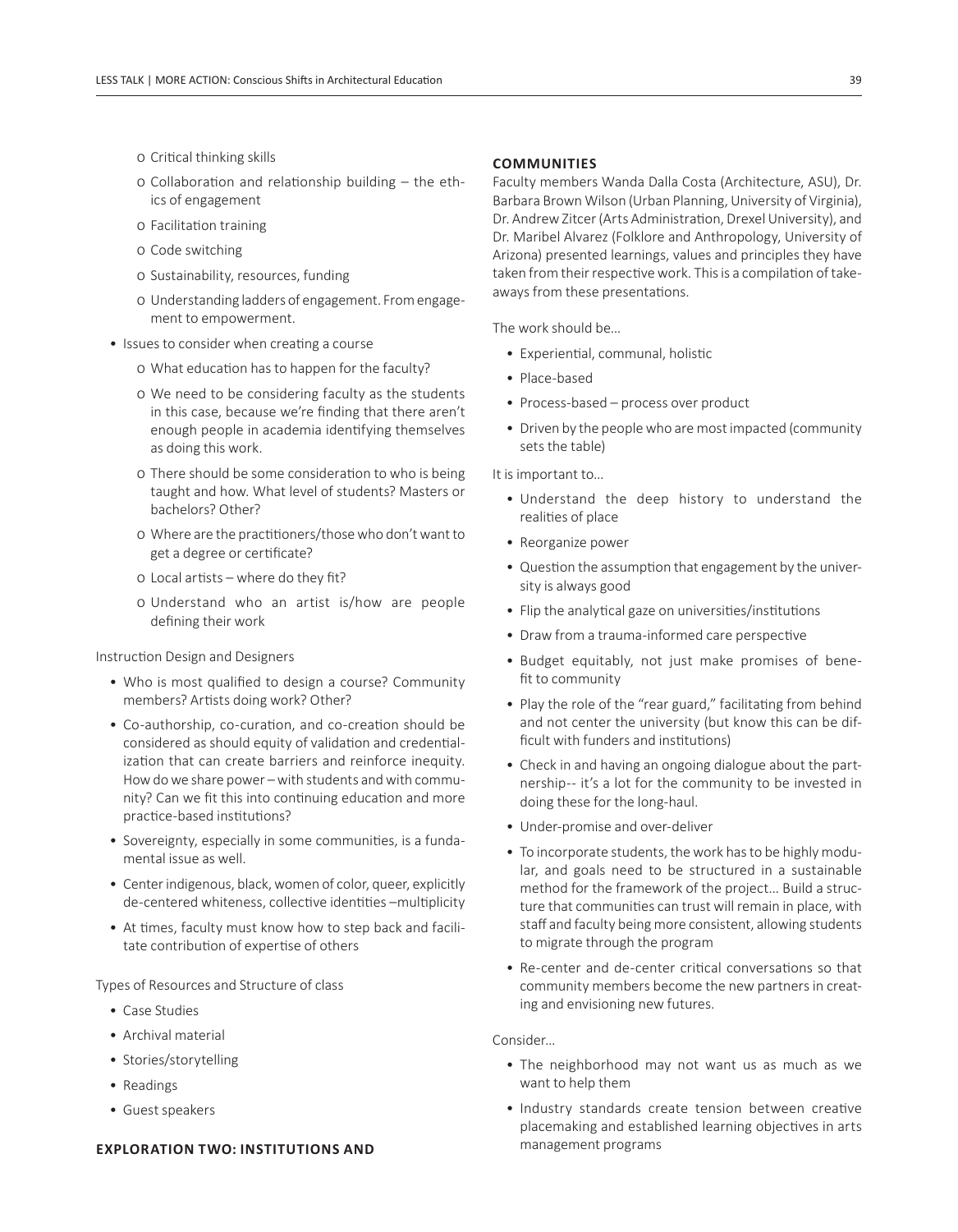- It can be difficult and important to make mid-course corrections through engagement with the community partners. (Don't let the syllabus hold us back.)
- The contours of power, production, economics, politics, and the relationship our institutions have to that legacy
- That harm has likely been done, can continue to be done and consider what that means for accountability

# **REFLECTIONS FROM PRACTITIONERS/NON-ACADEMIC PARTICIPANTS**

If we are to carry out equitable community engagement or more insular pedagogy, we must be accountable to folks outside of academia. Several non-academic participants generously shared some of their reactions and reflections from the meeting. Space constraints preclude including all of their remarks, but the excerpts from practicing architect Theresa Hwang that follow are reflective of what was appreciated as well as the distance still to be traveled in order for academic efforts to teach and advance creative placemaking to be respectful, relevant, and valuable to marginalized communities, especially communities of color.

Theresa Hyuna Hwang, Architect, Founder and Director of the Department of Places in Los Angeles and program director for the Design Futures Student Forum reflected on what she had heard throughout the convening:

I have a lot of gratitude for collective reflection, realizing how precious that is. Thank you for your energy and attention. I was really happy to hear the conversations around trauma and how it manifests in the built environment, our communities, and neighborhoods.

Just last week I was in an all-day trauma and resiliency training. I got to that through trauma-informed parenting classes as a way to start addressing my own adverse childhood experiences and thinking about intergenerational trauma that I don't want to transmit to my daughter, then realizing that our neighborhoods are spaces of collective trauma. To think about that a little more out loud has been helpful.

CP at its best is disrupting white supremacy in the built environment [snaps from audience] a lot of times CP is making visible the culture that has been there for generations connected to the ancestry of place, but white dominant culture strips culture from publicness and so I think at its best CP is a way to potentially heal and recover

but also resource communities so they can live out loud. manifest and see themselves in the built environment.

In addition to the way that trauma manifests in our neighborhoods, the academy and school are also intense places of trauma. Speaking from my own architecture experience, people ask why there aren't more people of color [in the field], and it's because it wasn't designed for us. It's not a system that was set up for me to actually do well. And I don't use the word trauma lightly, but I am realizing now that I had an intensely traumatic experience [in graduate school], prolonged four years of crying frequently, [doubting my abilities as a result of harsh critique], that has an impact.

I learned to shift the question in trauma-informed care from 'what's the matter with you?' to 'what happened to you?' When you ask, 'what happened to you?' that's kind of getting at the systems of harm that you have no control over that you've been impacted by.

When I think about school as a place of harm, it's a place of self-doubt, it's not nurturing. Right now, I feel thankful to be in a room of educators, so we can ask each other 'how are we actually countering the trauma of the white supremacy that is manifesting in our pedagogy?' Thinking about school, the institution as a place of intervention and not always our neighborhoods and putting that back on people who are the most impacted becomes an interesting question.

We were joking at lunch that CP needs to happen in wealthy white suburbs: when you talk about equity, [education, and self-awareness to biases to prevent perpetuating harm], that's the place of intervention that actually needs to happen. Why is CP always in low-income communities of color? So, some of that reframing [is needed.]

I think we talk a lot about de-centering and re-centering and I guess my last question/comment/thought: we always say we need more seats at the table, but what if that table is in a harmful room? So, I think we need to start asking the questions about the invisible shells and systems that we're all interacting in. Maybe we need to just burn it all to the ground and build a playground outside and we just need to play.